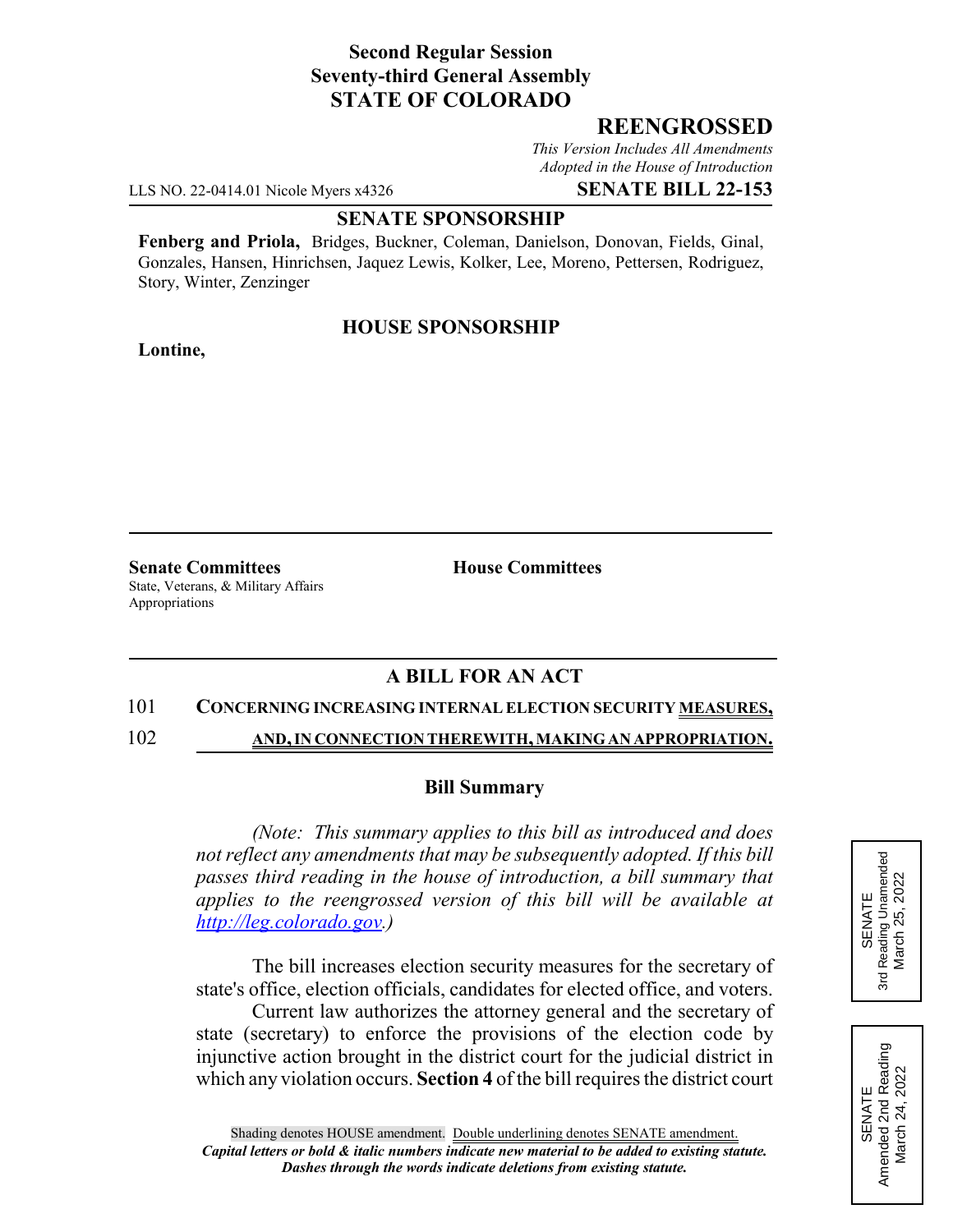and the supreme court, if applicable, to expedite scheduling and the issuance of any orders in connection with an enforcement action so a final ruling is made within specified periods.

**Section 5** authorizes a coordinated election official or the secretary's office to file a petition in district court alleging that a person charged with a duty under the election code has committed or is about to commit a breach or neglect of duty or other wrongful act.

Current law specifies that certain employees in the clerk and recorder's office are required to complete a certification program for election officials provided by the secretary (certification program). **Section 6** includes a designated election official for a county, a coordinated election official for a county, and employees in the election division of the department of state (department), at the discretion of the secretary, as people required to complete the certification program. **Section 6** also specifies new requirements for the length of time that an employee, designated election official, or coordinated election official has to complete the certification program.

The curriculum for the certification program is required to include specified courses. **Section 7** requires that courses in voter registration and list maintenance, accessibility, coordinated elections, mail ballot and in-person voting processes, voting systems testing, risk-limiting audits, canvass, and election security be included in the certification program curriculum.

**Section 8** specifies the circumstances under which a person is ineligible to serve as a designated election official for a county or a coordinated election official. **Section 8** also specifies that, while serving as a designated election official or a coordinated election official, a person is prohibited from knowingly or recklessly making, publishing, broadcasting, or circulating any false statement for the purposes of promoting misinformation or disinformation related to the administration of elections.

Certain elected officials or candidates for elective office are currently prohibited from preparing, maintaining, or repairing any voting equipment or device that is to be used in an election. **Section 9** modifies the prohibition to apply to any contact with the voting equipment or device, rather than just physical contact. **Section 9** also prohibits any elected official or candidate for elective office in a political subdivision with a population of 100,000 or more from having access to or being present in a room with voting equipment or devices without being accompanied by one or more persons with authorized access.

The governing body of any political subdivision is currently authorized to adopt an electronic or electromechanical voting system. **Section 10** requires that for elections conducted under the "Uniform Election Code of 1992", the governing body of any political subdivision is required to adopt an electronic or electromechanical voting system to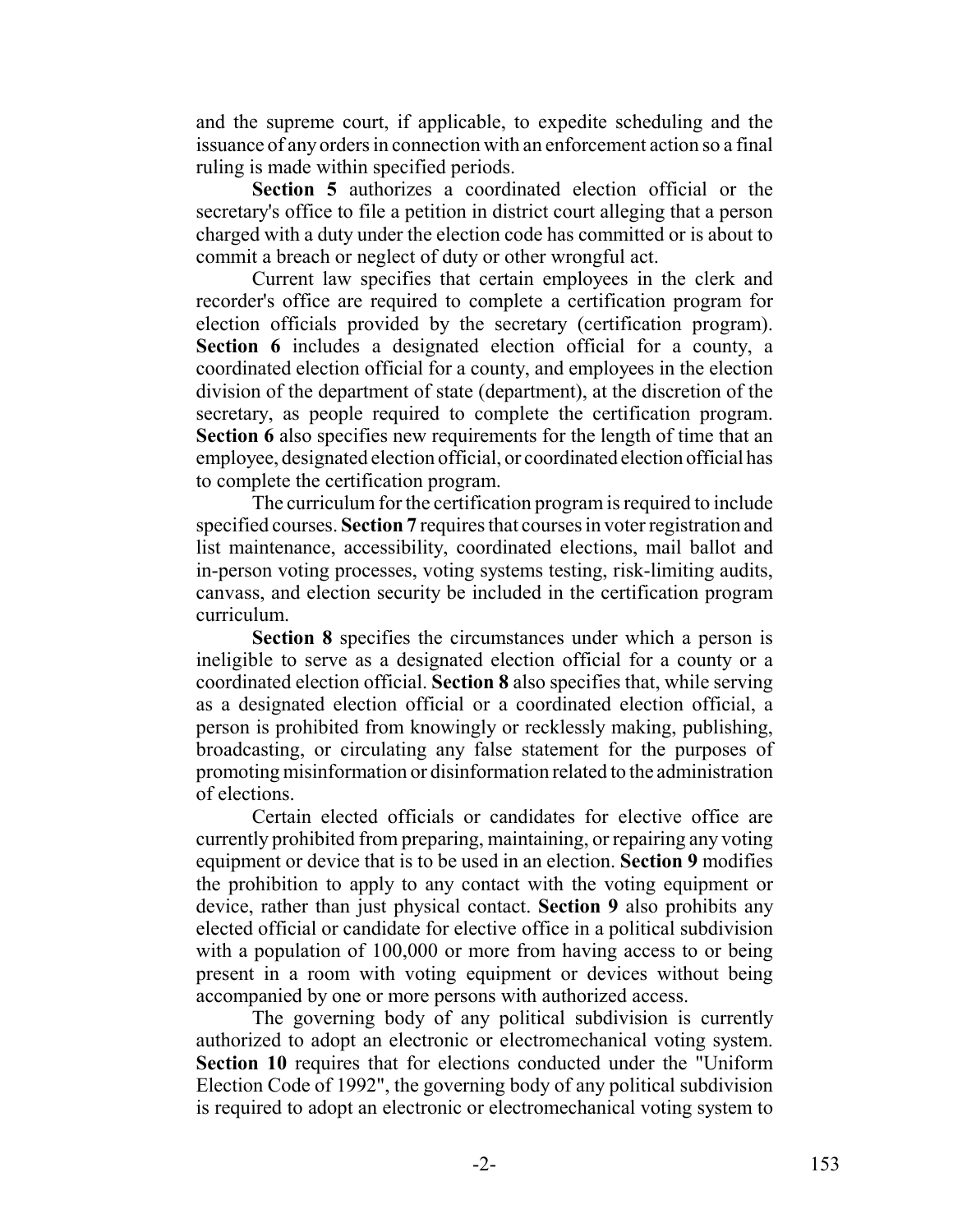be used for tabulating votes at all elections held by the political subdivision. This requirement does not apply to counties with fewer than 1,000 active electors at the date of the last general election.

**Section 11** prohibits a county from creating, permitting any person to create, or disclosing to any person an image of the hard drive of any voting system component without the express written permission of the department.

By a specified date, **section 12** requires a designated election official to keep all components of a voting system in a location where entry is controlled by use of a key card access system and that is under video security surveillance recording. The designated election official is required to ensure that records in connection with access to the location of the voting system and video recordings of the location are created and maintained for specified periods. **Section 3** defines terms in connection with these requirements.

**Section 12** also directs the general assembly to make an appropriation from the general fund to the department of state for the 2022-23 state fiscal year to be used to administer a grant program to provide assistance to counties in complying with the security requirements of the bill.

**Section 13** states that if a majority of a canvass board in a county is unable to or does not certify the abstract of votes for any reason by the applicable deadline, the secretary is required to review the noncertified abstract of votes and other evidence provided by the canvass board. If, after review, the secretary determines that the noncertified abstract of votes is sufficiently explicit in showing how many votes were cast for each candidate, ballot question, or ballot issue, the secretary is required to certify the results for the county and proceed to certifying state results.

Current law requires a person to comply with certain rules of the secretary when carrying out the duties of the secretary. **Section 14** specifies that a person is also required to comply with other policies of the secretary, including the acceptable use policy for the statewide voter registration system, when carrying out such duties. **Section 14** also specifies that any person who willfully interferes with a person in notifying or obstructs a person from notifying the department of a potential violation or retaliates against a person for providing such notice is subject to current penalties for election offenses.

Current law prohibits a person from tampering with electronic voting equipment with the intent to change the tabulation of votes in an election. In addition, **section 15** prohibits a person from accessing electronic voting equipment or an election-night reporting system without authorization and specifies that a person who accesses such equipment or system is guilty of a class 5 felony. **Section 15** also specifies that an authorized person who knowingly publishes or causes to be published passwords or other confidential information relating to a voting system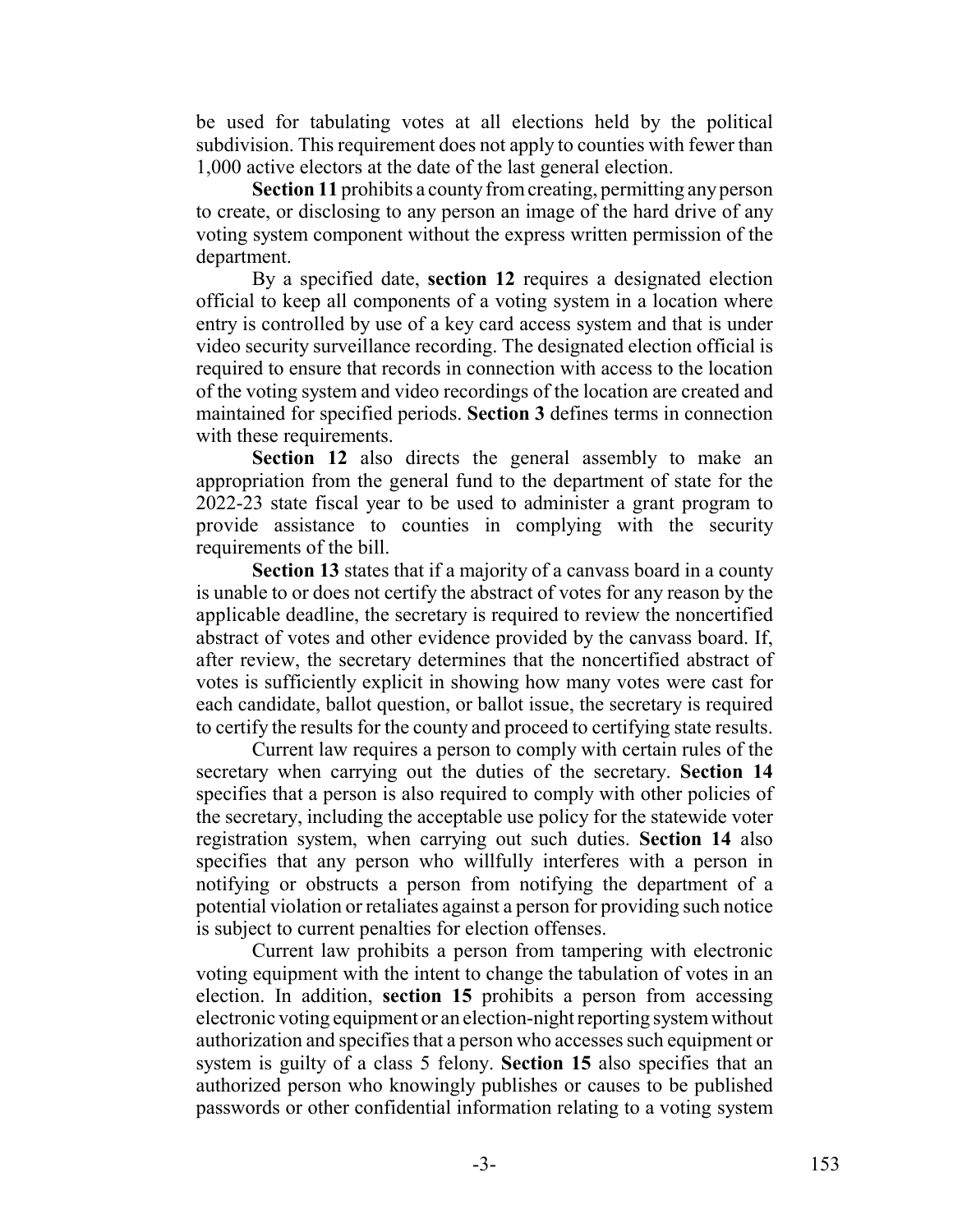will immediately have their authorized access revoked and is guilty of a class 5 felony.

 *Be it enacted by the General Assembly of the State of Colorado:* **SECTION 1. Short title.** The short title of this act is the "Colorado Election Security Act". **SECTION 2. Legislative declaration.** (1) The general assembly finds and declares that: (a) Elections must continue to be free and fair and protected from those who seek to compromise election officials and the security of Colorado's election processes; (b) The Colorado secretary of state oversees the conduct of statewide elections in Colorado as chief election official and is responsible for ensuring that elections are conducted in compliance with state and federal law; (c) County clerks generally serve as designated election officials and coordinated election officials for their county and are responsible for ensuring their elections comply with the uniform election code and rules 16 promulgated by the secretary of state; (d) County clerks, election officials, and election workers are best able to conduct and protect elections with proper training and by implementing consistent security measures, including increased 20 transparency throughout our elections system and restrictions on access to secure locations and voting equipment; (e) Free and fair elections are better supported by clear lines of authority and the ability of the secretary of state, designated election officials, and coordinated election officials to use existing powers to enforce election rules and regulations;

-4- 153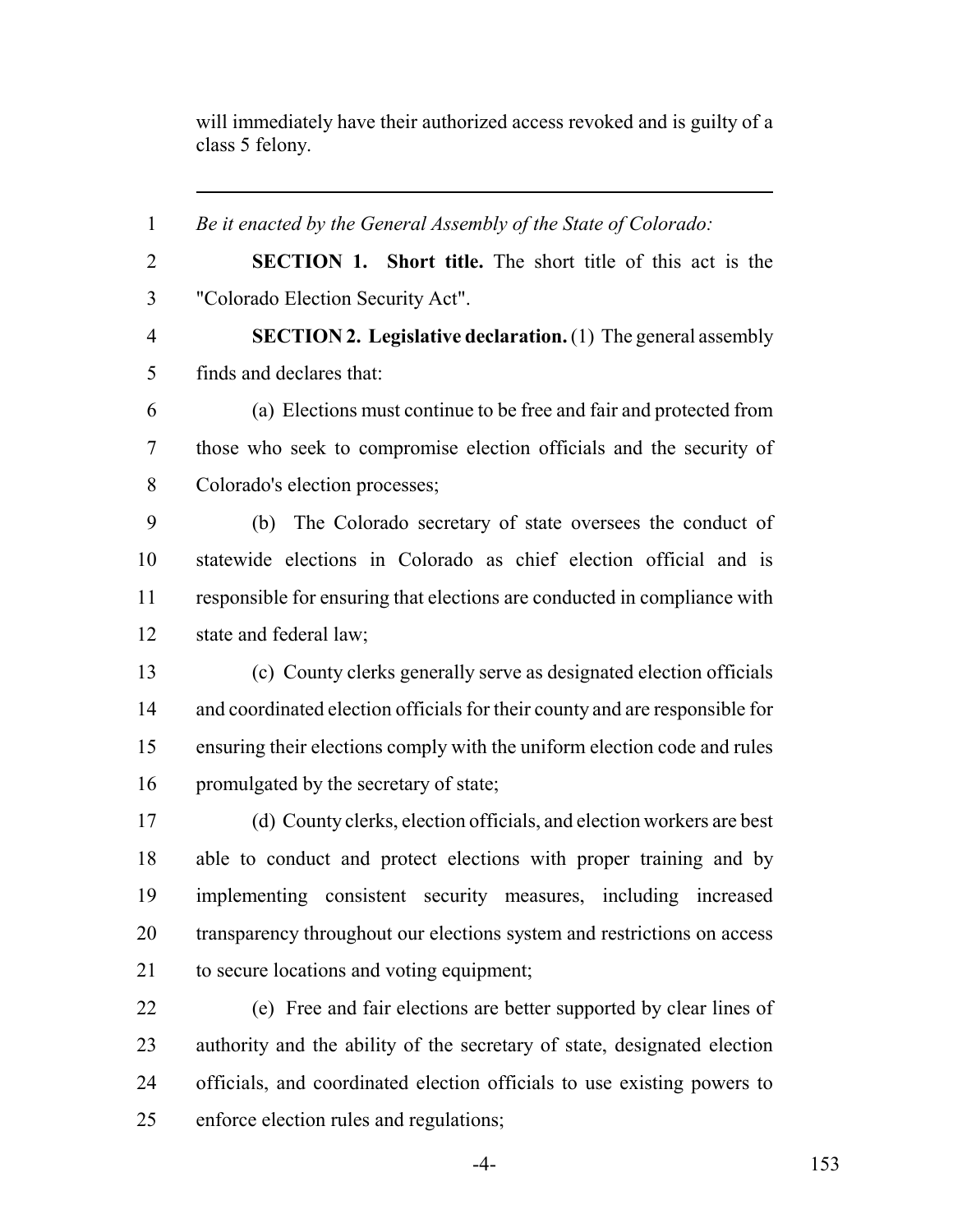(f) When a controversy or potential violation of state or federal election law or rule arises, the secretary of state is obligated to respond quickly to ensure the proper administration of elections;

 (g) Elections are better protected by providing clarification and confirmation of all encompassed enforcement powers held by the secretary of state and ensuring full compliance with those existing enforcement powers, including the issuance of rules and election orders;

 (h) Elections are better protected when designated election officials or coordinated election officials are held to the same standard as election judges which does not allow them to serve if they have been convicted of an election offense; and

 (i) Elections are better protected from outside and inside threats and those who aim to undermine our elections, by expanding election offenses and penalties for those offenses.

 **SECTION 3.** In Colorado Revised Statutes, 1-1-104, **amend** (11); and **add** (21.5) and (49.9) as follows:

 **1-1-104. Definitions.** As used in this code, unless the context otherwise requires:

 (11) "Election records" includes accounting forms, certificates of registration, pollbooks, certificates of election, signature cards, all affidavits, voter applications, other voter lists and records, mail ballot 22 return envelopes, voted ballots, unused ballots, spoiled ballots, and replacement ballots, KEY CARD ACCESS SYSTEM LOGS, AND VIDEO 24 SECURITY SURVEILLANCE RECORDINGS.

 (21.5) "KEY CARD ACCESS SYSTEM" MEANS A SYSTEM THAT CONTROLS PHYSICAL ENTRY INTO A ROOM OR LOCATION BY USE OF A RADIO FREQUENCY IDENTIFICATION CARD OR SIMILAR DOOR ACCESS

-5- 153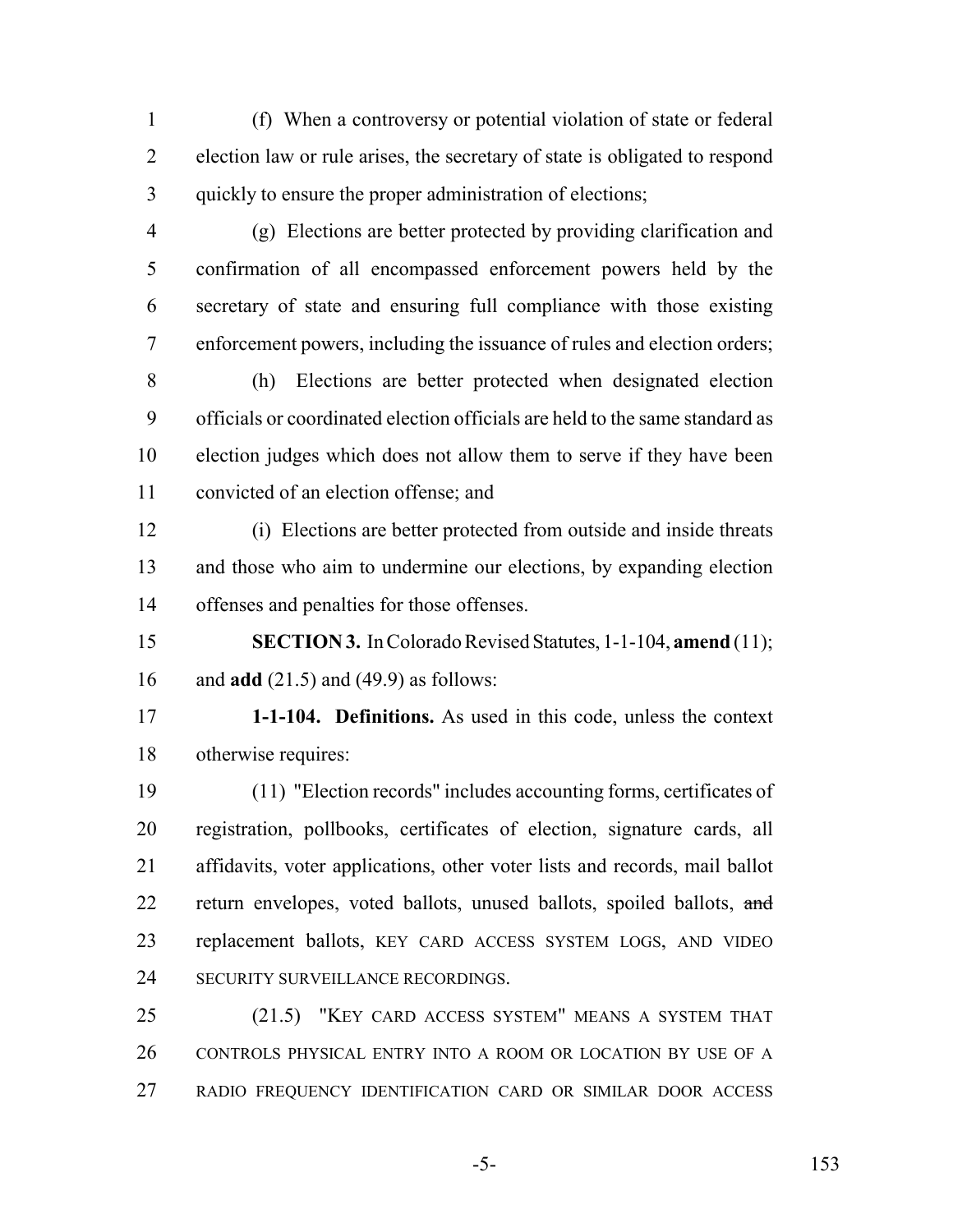SYSTEM AND PRODUCES A LOG THAT INCLUDES THE NAME, DATE, AND TIME THAT A PERSON ENTERS THE ROOM OR AREA.

 (49.9) "VIDEO SECURITY SURVEILLANCE RECORDING" MEANS VIDEO MONITORING BY A DEVICE THAT CONTINUOUSLY RECORDS A DESIGNATED LOCATION OR A SYSTEM USING MOTION DETECTION THAT RECORDS ONE FRAME OR MORE PER MINUTE UNTIL DETECTION OF MOTION TRIGGERS CONTINUOUS RECORDING.

 **SECTION 4.** In Colorado Revised Statutes, 1-1-107, **amend** 9  $(2)(d)$  as follows:

 **1-1-107. Powers and duties of secretary of state - penalty.** (2) In addition to any other powers prescribed by law, the secretary of state has the following powers:

 (d) To enforce the provisions of this code by injunctive action 14 brought by the attorney general in the district court for the judicial district in which any violation occurs. UPON AN ENFORCEMENT ACTION 16 BEING BROUGHT PURSUANT TO THIS SUBSECTION (2)(d), THE COURT SHALL EXPEDITE SCHEDULING AND THE ISSUANCE OF ANY ORDERS SUCH THAT A FINAL RULING IS MADE WITHIN THIRTY DAYS OF THE ACTION BEING FILED. THE COURT MAY CONTINUE THE ACTION BEYOND THIRTY DAYS UPON THE MOTION OF ANY PARTY AND UPON A SHOWING OF GOOD CAUSE. THE DISTRICT COURT PROCEEDINGS MAY BE REVIEWED AND FINALLY 22 ADJUDICATED BY THE SUPREME COURT OF THIS STATE IF EITHER PARTY MAKES APPLICATION TO THE SUPREME COURT WITHIN THREE DAYS AFTER 24 THE DISTRICT COURT PROCEEDINGS ARE TERMINATED, UNLESS THE SUPREME COURT, IN ITS DISCRETION, DECLINES JURISDICTION OF THE CASE. THE SUPREME COURT SHALL EXPEDITE SCHEDULING AND THE ISSUANCE OF ANY ORDERS SUCH THAT A FINAL RULING IS MADE WITHIN FOURTEEN DAYS

-6- 153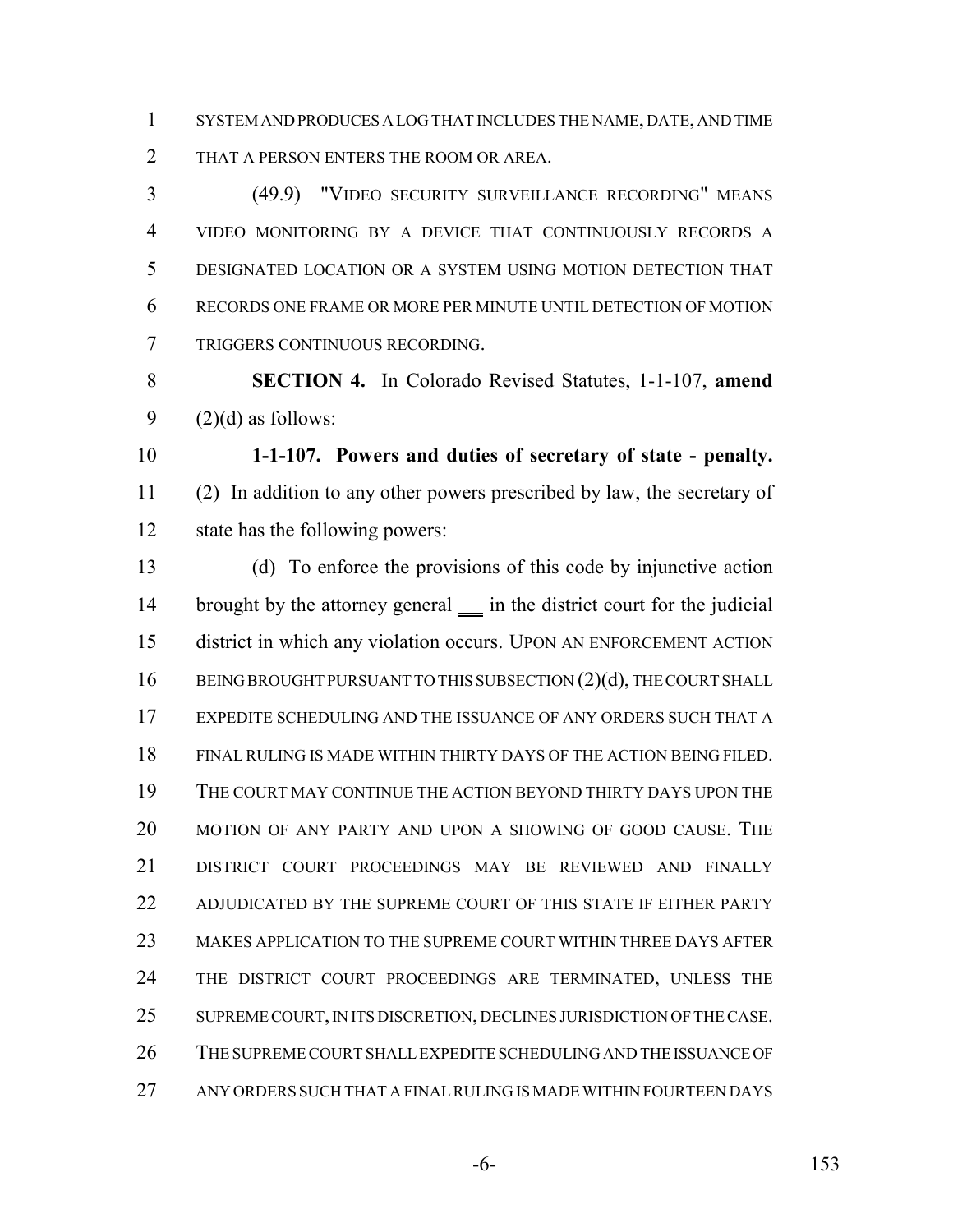| 1              | OF AN APPEAL BEING FILED. IF THE SUPREME COURT DECLINES TO REVIEW                              |
|----------------|------------------------------------------------------------------------------------------------|
| 2              | THE PROCEEDINGS, THE DECISION OF THE DISTRICT COURT IS FINAL AND                               |
| 3              | NOT SUBJECT TO FURTHER APPELLATE REVIEW.                                                       |
| $\overline{4}$ |                                                                                                |
| 5              | <b>SECTION 5.</b> In Colorado Revised Statutes, 1-1-302, amend                                 |
| 6              | $(1)(b)$ , $(2)(b)$ , and $(3)$ ; and <b>add</b> $(1)(d)$ , $(1)(e)$ , and $(2.5)$ as follows: |
| 7              | 1-1-302. Persons required to complete certification - deadline.                                |
| 8              | (1) The following persons shall obtain certification in accordance with                        |
| 9              | this part 3:                                                                                   |
| 10             | (b) Employees in the clerk and recorder's office who are directly                              |
| 11             | responsible for overseeing elections; and                                                      |
| 12             | A DESIGNATED ELECTION OFFICIAL FOR A COUNTY AND A<br>(d)                                       |
| 13             | COORDINATED ELECTION OFFICIAL FOR A COUNTY; AND                                                |
| 14             | (e) EMPLOYEES IN THE ELECTION DIVISION OF THE DEPARTMENT OF                                    |
| 15             | STATE AT THE DISCRETION OF THE SECRETARY OF STATE.                                             |
| 16             | (2) A person required to obtain certification shall:                                           |
| 17             | (b) Complete the certification requirements within two years ONE                               |
| 18             | YEAR of undertaking the responsibilities for which the person is required                      |
| 19             | to obtain certification; EXCEPT THAT A COUNTY CLERK OR DEPUTY                                  |
| 20             | COUNTY CLERK MUST COMPLETE THE CERTIFICATION REQUIREMENTS                                      |
| 21             | REQUIRED BY THIS SECTION WITHIN SIX MONTHS OF TAKING OFFICE OR                                 |
| 22             | BEFORE SERVING AS THE DESIGNATED ELECTION OFFICIAL FOR A COUNTY                                |
| 23             | OR A COORDINATED ELECTION OFFICIAL, WHICHEVER IS SOONER; and                                   |
| 24             | (2.5) A PERSON WHO IS REQUIRED TO OBTAIN CERTIFICATION                                         |
| 25             | PURSUANT TO THIS SECTION SHALL NOT SERVE AS THE DESIGNATED                                     |
| 26             | ELECTION OFFICIAL FOR A COUNTY OR THE COORDINATED ELECTION                                     |
| 27             | OFFICIAL FOR A COUNTY UNLESS THE PERSON HAS COMPLETED AND                                      |

-7- 153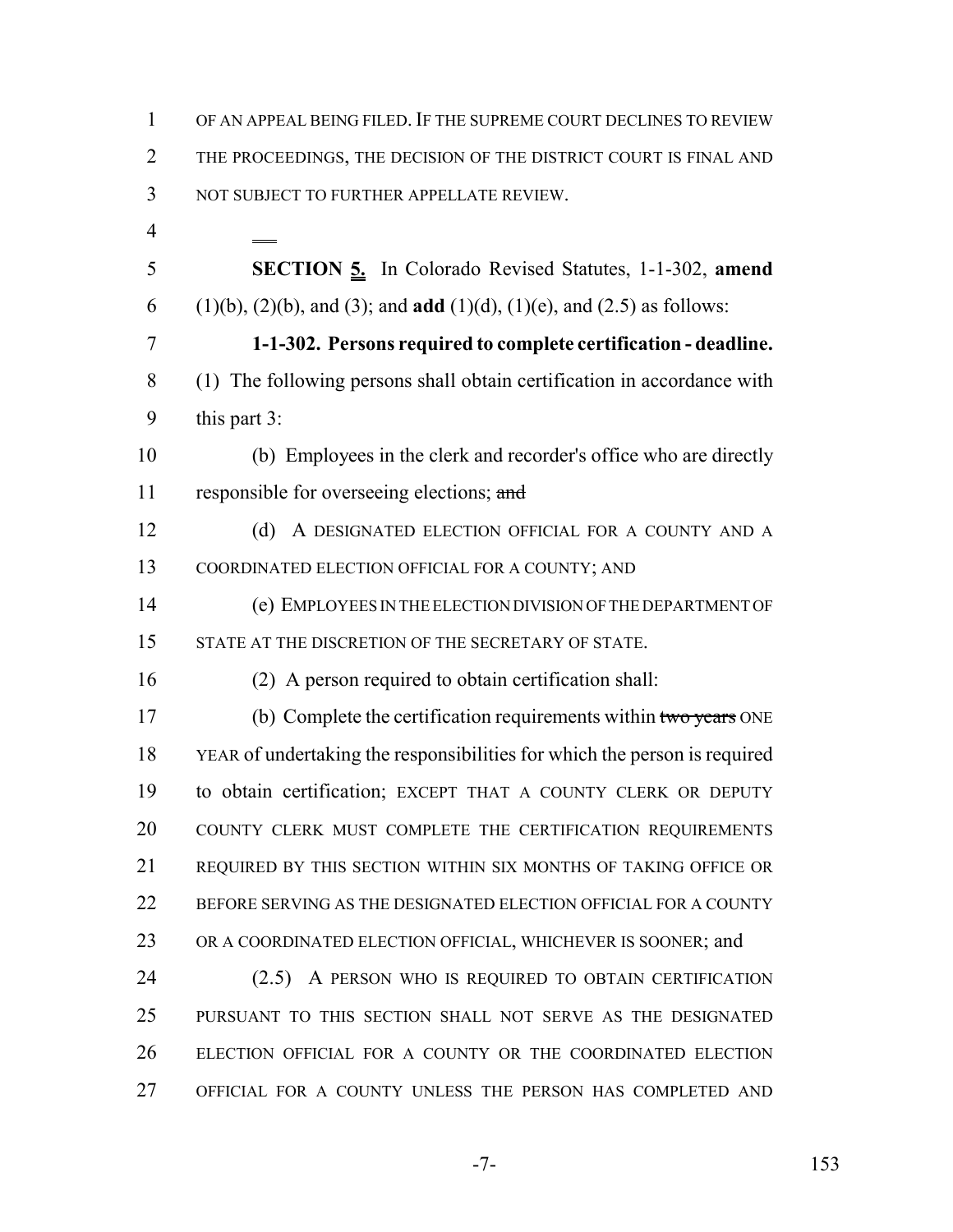MAINTAINED THE CERTIFICATION REQUIRED BY THIS SECTION. THE DEPARTMENT OF STATE WILL MAKE COURSES SUFFICIENTLY AVAILABLE TO ENABLE PERSONS TO COMPLY WITH THE TIMING REQUIREMENTS FOR CERTIFICATION IN THIS SECTION. THE SECRETARY OF STATE MAY WAIVE 5 THE REQUIREMENTS OF THIS SUBSECTION (2.5) FOR AN INDIVIDUAL WHO IS APPOINTED TO THE ROLE OF CLERK, DEPUTY CLERK, DESIGNATED ELECTION OFFICIAL FOR A COUNTY, OR COORDINATED ELECTION OFFICIAL THREE 8 MONTHS OR LESS BEFORE AN ELECTION.

9 (3) Nothing in this section shall be IS construed to require an elected official to attend a course of instruction or obtain a certification as a condition for seeking or holding elective office or as a condition for 12 carrying out constitutional and statutory duties.

 **SECTION 6.** In Colorado Revised Statutes, 1-1-303, **amend** (1) as follows:

 **1-1-303. Certification courses.** (1) The curriculum for 16 certification in accordance with this part 3 shall MUST include courses in the following areas:

- (a) General election law;
- 19 (b) The federal "Help America Vote Act of 2002"; and
- (c) Professional development;
- 21 (d) VOTER REGISTRATION AND LIST MAINTENANCE;
- (e) ACCESSIBILITY;
- 23 (f) COORDINATED ELECTIONS;
- 24 (g) MAIL BALLOT AND IN-PERSON VOTING PROCESSES;
- (h) VOTING SYSTEMS TESTING;
- (i) RISK-LIMITING AUDITS;
- (j) CANVASS; AND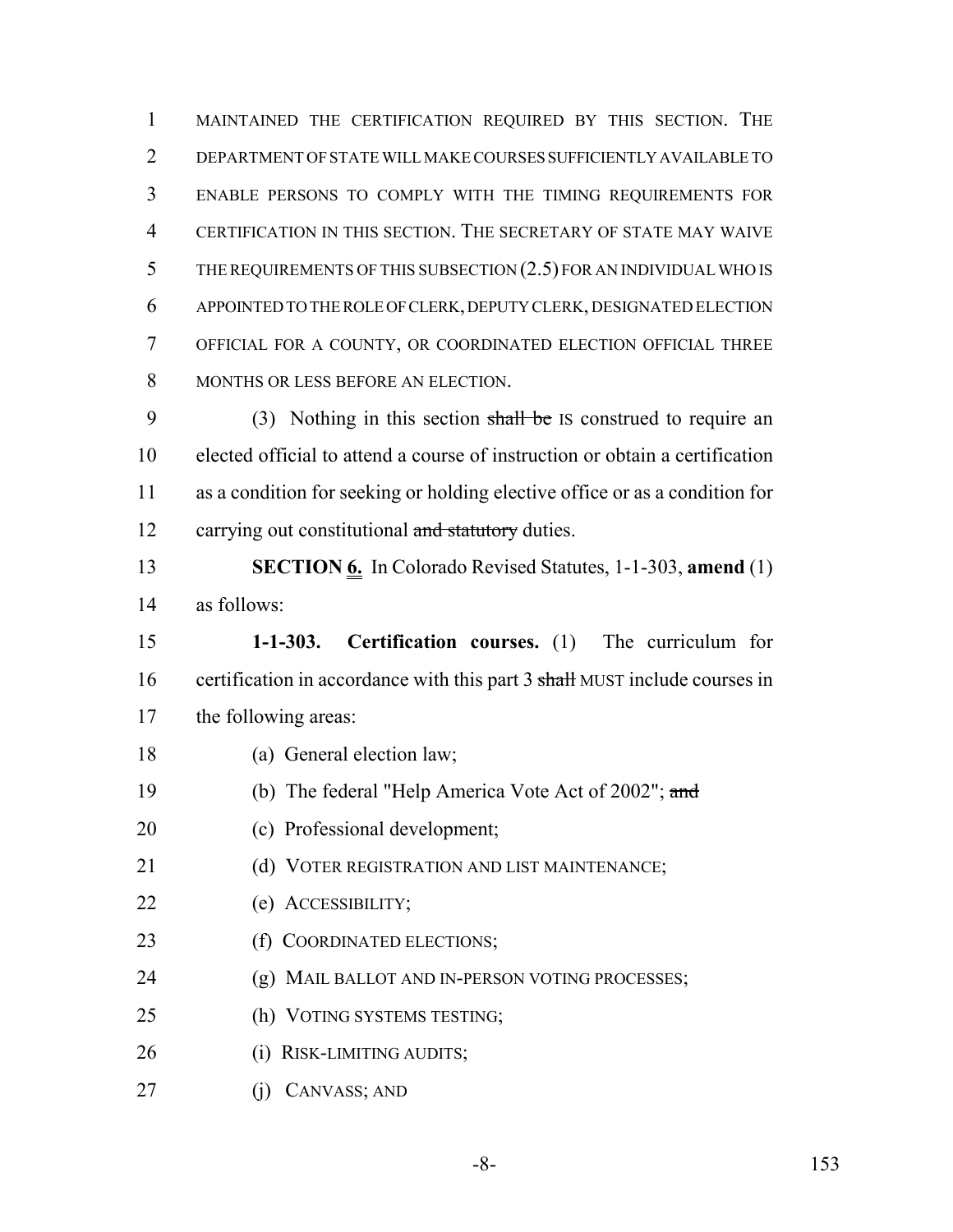| $\mathbf{1}$   | (k) ELECTION SECURITY, INCLUDING COMBATING MISINFORMATION                    |
|----------------|------------------------------------------------------------------------------|
| 2              | AND DISINFORMATION RELATED TO THE ADMINISTRATION OF ELECTIONS.               |
| 3              | <b>SECTION 7.</b> In Colorado Revised Statutes, add 1-1-304 as               |
| $\overline{4}$ | follows:                                                                     |
| 5              | 1-1-304. Qualifications and conduct of election officials. (1) A             |
| 6              | PERSON SHALL NOT SERVE AS THE DESIGNATED ELECTION OFFICIAL FOR A             |
| 7              | COUNTY OR AS THE COORDINATED ELECTION OFFICIAL IF THE PERSON:                |
| 8              | (a) HAS BEEN CONVICTED OF ANY ELECTION OFFENSE FOUND IN                      |
| 9              | ARTICLE 13 OF TITLE 1 OR ANY SIMILAR ELECTION OFFENSE IN ANOTHER             |
| 10             | STATE; OR                                                                    |
| 11             | (b) HAS BEEN CONVICTED OF COMMITTING OR CONSPIRACY TO                        |
| 12             | COMMIT SEDITION, INSURRECTION, TREASON, CONSPIRACY TO OVERTHROW              |
| 13             | GOVERNMENT BY USE OF PHYSICAL FORCE OR VIOLENCE, OR ANY SIMILAR              |
| 14             | FEDERAL OFFENSE.                                                             |
| 15             |                                                                              |
| 16             | <b>SECTION 8.</b> In Colorado Revised Statutes, 1-5-607, amend (1);          |
|                |                                                                              |
| 17             | and $add(1.5)$ as follows:                                                   |
| 18             | 1-5-607. Elected officials not to handle voting equipment or                 |
| 19             | devices. (1) In any political subdivision having a population of one         |
| 20             | hundred thousand or more, it is unlawful for any elected official or         |
| 21             | candidate for elective office to prepare, maintain, or repair any voting     |
| 22             | equipment or device that is to be used or is used in any election. The       |
| 23             | provisions of this section shall be limited to actual physical contact with  |
| 24             | any voting equipment or device or any of its parts and shall not be          |
| 25             | construed as prohibiting an elected official from directing employees or     |
| 26             | other persons who are not elected officials to prepare, maintain, repair, or |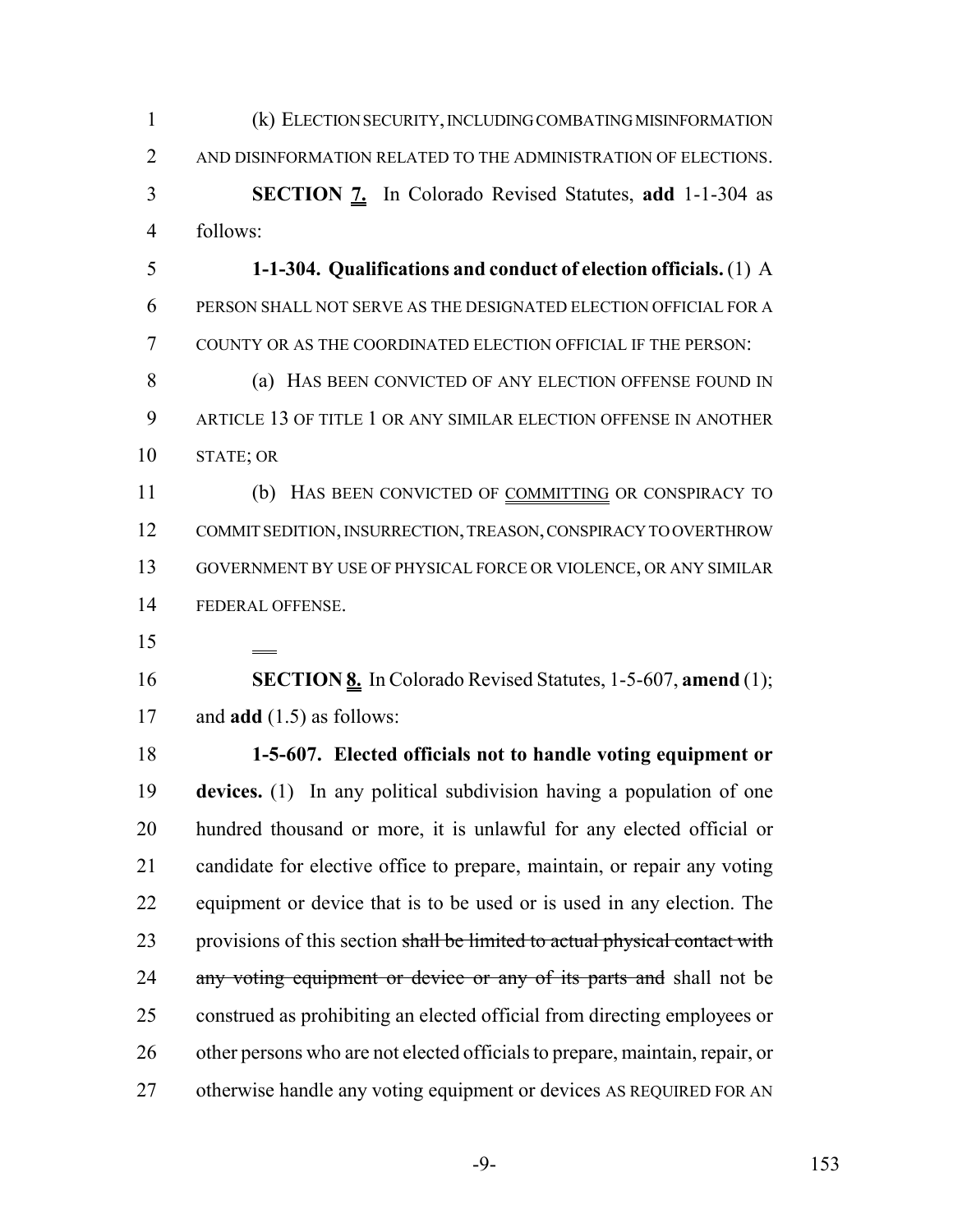ELECTION OR AN ELECTION-RELATED PURPOSE.

 (1.5) IN ANY POLITICAL SUBDIVISION HAVING A POPULATION OF ONE HUNDRED THOUSAND OR MORE, IT IS UNLAWFUL FOR ANY ELECTED OFFICIAL, ANY CANDIDATE FOR ELECTIVE OFFICE, OR THE SECRETARY OF STATE TO HAVE KEY CARD ACCESS TO A ROOM WITH COMPONENTS OF A VOTING SYSTEM, OR TO BE PRESENT IN A ROOM WITH COMPONENTS OF A VOTING SYSTEM WITHOUT BEING ACCOMPANIED BY ONE OR MORE 8 INDIVIDUALS WITH AUTHORIZED ACCESS. THIS SUBSECTION (1.5) DOES NOT 9 APPLY WHEN VOTING SYSTEM COMPONENTS ARE DEPLOYED FOR USE OR STORED AT A VOTING SERVICE AND POLLING CENTER.

 **SECTION 9.** In Colorado Revised Statutes, 1-5-612, **amend** (1) as follows:

 **1-5-612. Use of electronic and electromechanical voting systems.** (1) (a) EXCEPT AS OTHERWISE PROVIDED IN SUBSECTION (1)(b) OF THIS SECTION, the governing body of any political subdivision may, upon consultation with the designated election official, adopt an electronic or electromechanical voting system, including any upgrade in hardware, firmware, or software, for use at the polling locations in the political subdivision. The system may be used for recording, counting, and tabulating votes at all elections held by the political subdivision.

 (b) FOR ALL ELECTIONS CONDUCTED UNDER THE "UNIFORM 22 ELECTION CODE OF 1992", THE GOVERNING BODY OF ANY POLITICAL SUDIVISION SHALL, UPON CONSULTATION WITH THE DESIGNATED ELECTION OFFICIAL, ADOPT AN ELECTRONIC OR ELECTROMECHANICAL VOTING SYSTEM TO BE USED FOR TABULATING VOTES AT ALL ELECTIONS HELD BY 26 THE POLITICAL SUBDIVISION. THE PROVISIONS OF THIS SUBSECTION  $(1)(b)$ 27 DO NOT APPLY TO COUNTIES WITH FEWER THAN ONE THOUSAND ACTIVE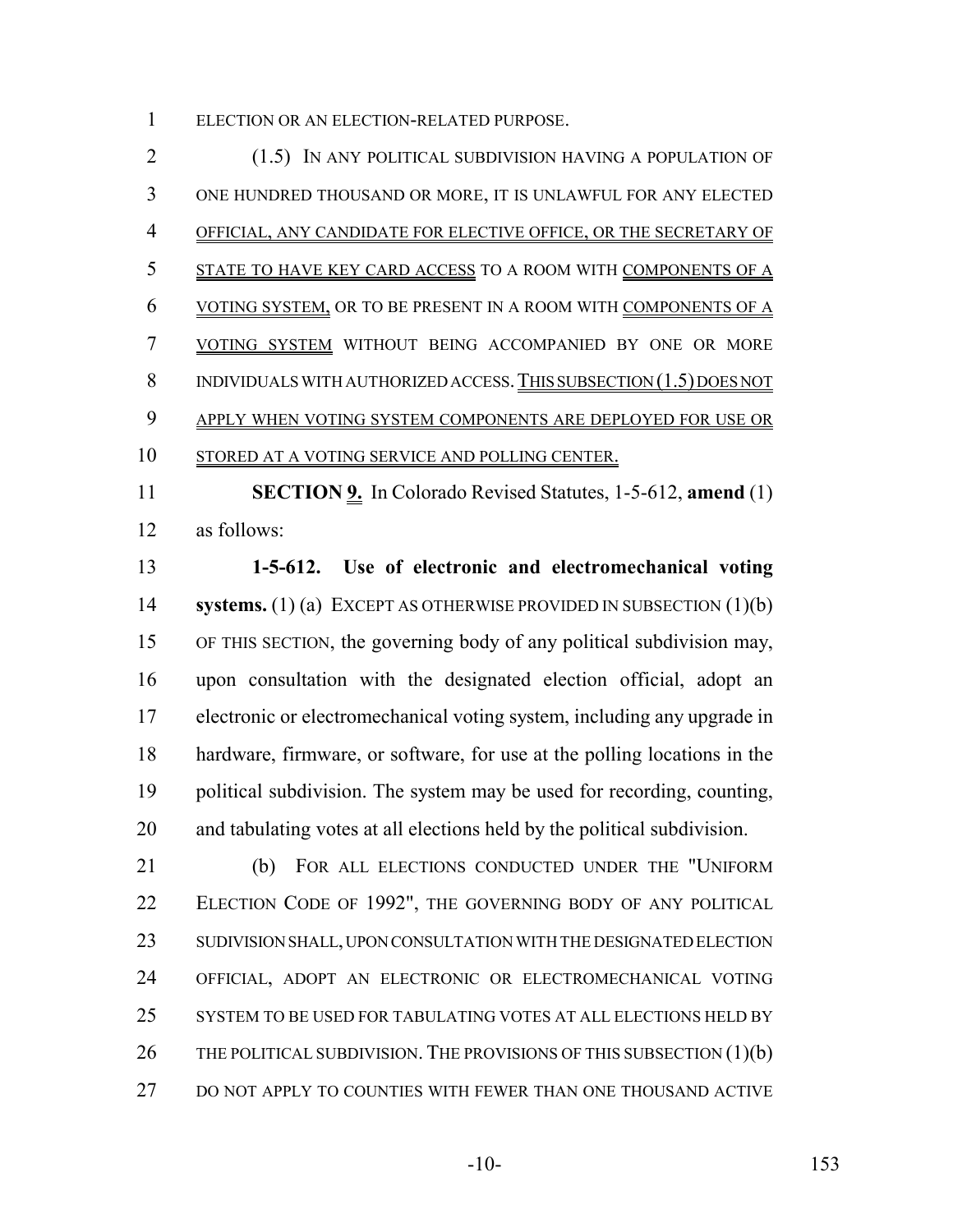ELECTORS AS OF THE DATE OF THE LAST GENERAL ELECTION.

 **SECTION 10.** In Colorado Revised Statutes, 1-5-616, **add** (6) as follows:

 **1-5-616. Electronic and electromechanical voting systems - standards - procedures.** (6) A COUNTY MAY NOT CREATE, PERMIT ANY PERSON TO CREATE, OR DISCLOSE TO ANY PERSON AN IMAGE OF THE HARD DRIVE OF ANY VOTING SYSTEM COMPONENT WITHOUT THE EXPRESS WRITTEN PERMISSION OF THE DEPARTMENT OF STATE.

 **SECTION 11.** In Colorado Revised Statutes, 1-7-507, **amend** (6) as follows:

 **1-7-507. Electronic vote-counting - procedure.** (6) If for any 12 reason it becomes impracticable to count all or a part of the ballots with 13 electronic vote-tabulating equipment, the designated election official may 14 direct that they A SOFTWARE OR HARDWARE MALFUNCTION MAKES IT IMPOSSIBLE TO COUNT ALL OR A PART OF THE BALLOTS WITH ELECTRONIC VOTE-TABULATING EQUIPMENT, THE SECRETARY OF STATE, AFTER CONSULTATION WITH THE DESIGNATED ELECTION OFFICIAL, MAY PERMIT THE DESIGNATED ELECTION OFFICIAL TO DIRECT THAT SUCH BALLOTS be counted manually, following as far as practicable the provisions governing the counting of paper ballots as provided in 1-7-307. **SECTION 12.** In Colorado Revised Statutes, **add** 1-7-513.5 as follows:

 **1-7-513.5. Voting equipment - security.** (1) EXCEPT AS OTHERWISE PROVIDED IN SUBSECTION (5) OF THIS SECTION, NO LATER THAN JUNE 30, 2023, THE DESIGNATED ELECTION OFFICIAL SHALL KEEP 26 ALL COMPONENTS OF A VOTING SYSTEM IN A LOCATION WHERE ENTRY IS CONTROLLED BY USE OF A KEY CARD ACCESS SYSTEM. THE DESIGNATED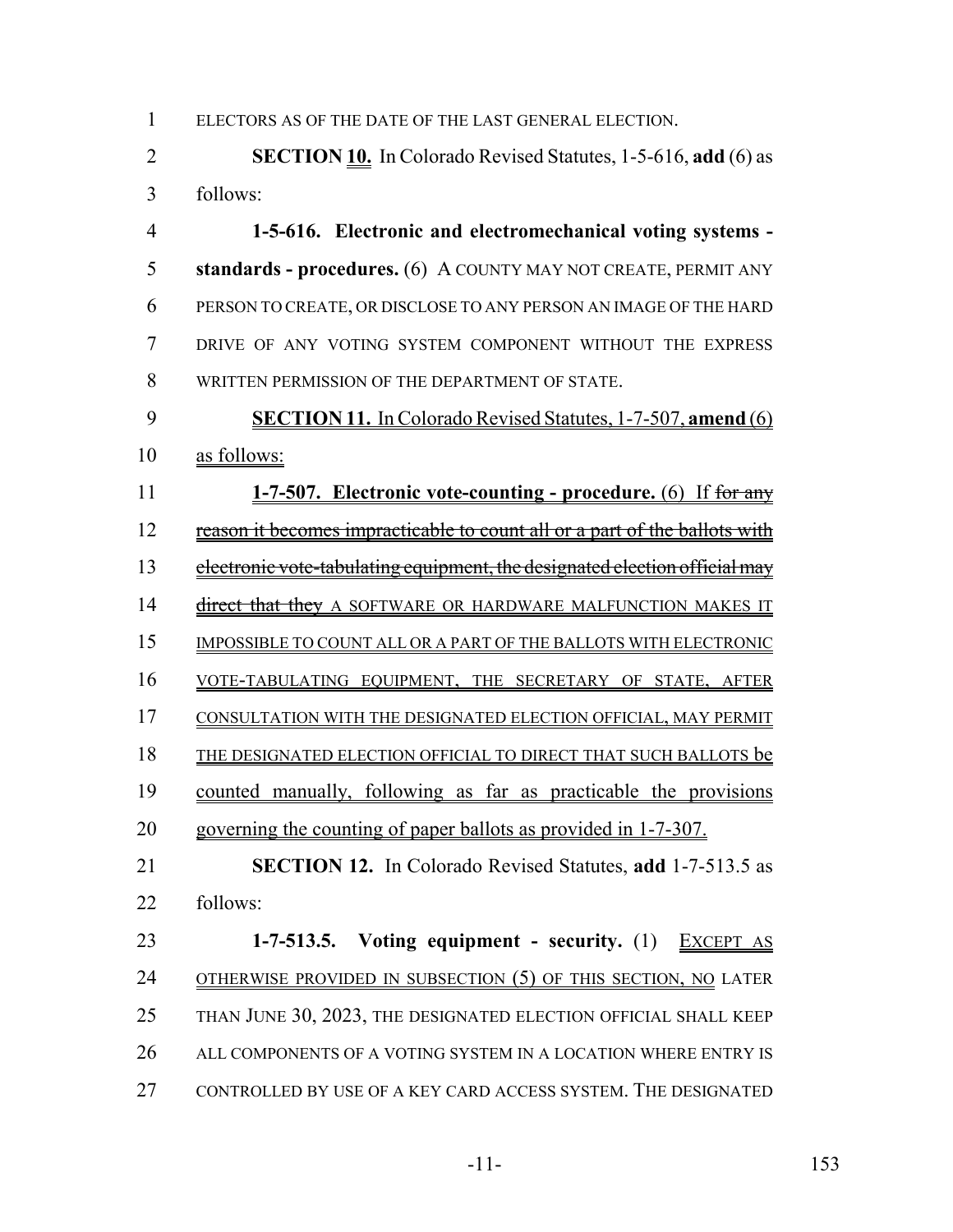ELECTION OFFICIAL SHALL ENSURE THAT THE LOG CREATED BY THE SYSTEM IS MAINTAINED AS AN ELECTION RECORD FOR TWENTY-FIVE MONTHS FOLLOWING THE DATE OF ANY ENTRY.

 (2) EXCEPT AS OTHERWISE PROVIDED IN SUBSECTION (5) OF THIS SECTION, NO LATER THAN JUNE 30, 2023, THE DESIGNATED ELECTION OFFICIAL SHALL KEEP ALL COMPONENTS OF A VOTING SYSTEM UNDER VIDEO SECURITY SURVEILLANCE RECORDING.THE DESIGNATED ELECTION OFFICIAL SHALL ENSURE THAT VIDEO CAPTURED BEGINNING SIXTY DAYS BEFORE THROUGH THIRTY DAYS AFTER AN ELECTION IN WHICH THE VOTING SYSTEM IS USED IS MAINTAINED AS AN ELECTION RECORD FOR TWENTY-FIVE MONTHS FOLLOWING THE ELECTION. THE DESIGNATED ELECTION OFFICIAL SHALL ENSURE THAT VIDEO CAPTURED OUTSIDE THIS PERIOD IS MAINTAINED FOR TWENTY-FIVE MONTHS FOLLOWING THE DATE THE VIDEO WAS CAPTURED.

 (3) THE DESIGNATED ELECTION OFFICIAL IS NOT REQUIRED TO FOLLOW THE REQUIREMENTS OF SUBSECTIONS (1) AND (2) OF THIS SECTION 17 WHEN VOTING SYSTEM COMPONENTS ARE DEPLOYED FOR USE OR STORED 18 AT A VOTING SERVICE AND POLLING CENTER.

 (4) A COUNTY CLERK MAY APPLY TO THE SECRETARY OF STATE 20 FOR A WAIVER OF THE REQUIREMENTS OF SUBSECTION  $(1)$  OF THIS SECTION BASED ON HISTORICAL BUILDING STATUS OR SIMILAR PHYSICAL LIMITATIONS. IF THE SECRETARY FINDS THE CLERK HAS PROVIDED AN ALTERNATIVE EQUIVALENT PHYSICAL SECURITY SYSTEM FOR COMPONENTS OF A VOTING SYSTEM, THE SECRETARY OF STATE MAY GRANT THE WAIVER. 25 (5) IF THE DESIGNATED ELECTION OFFICIAL IS UNABLE TO SATISFY 26 THE REQUIREMENTS OF SUBSECTIONS (1) AND (2) OF THIS SECTION BY JUNE 27 30, 2023, DUE TO DELAYS IN THE DELIVERY OF NECESSARY EQUIPMENT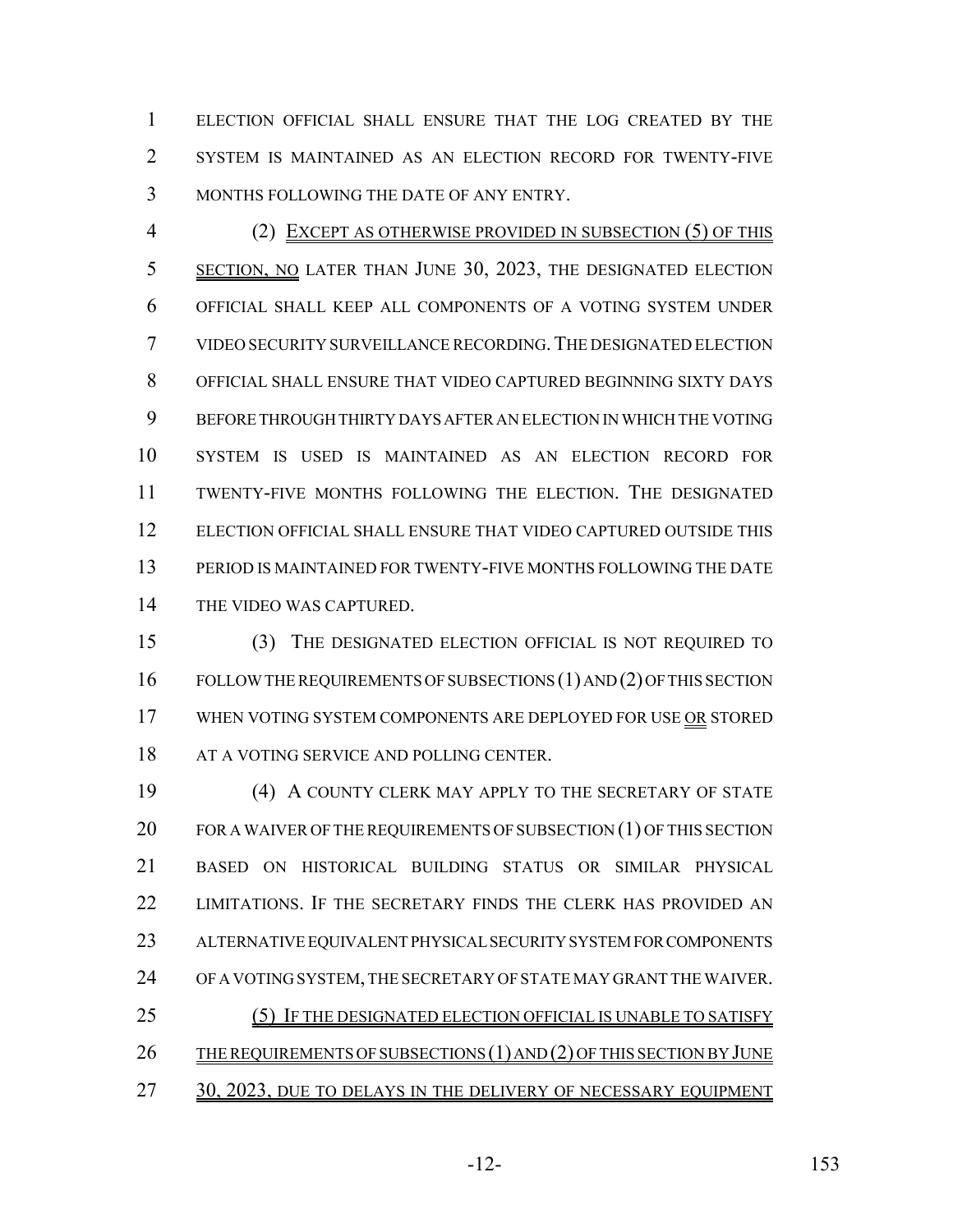THAT ARE OUT OF THE CONTROL OF THE DESIGNATED ELECTION OFFICIAL, THE DESIGNATED ELECTION OFFICIAL SHALL NOTIFY AND PROVIDE PROOF 3 OF THE DELAY TO THE SECRETARY OF STATE, AND THE DESIGNATED 4 ELECTION OFFICIAL IS REQUIRED TO SATISFY THE REQUIREMENTS OF SUBSECTIONS (1) AND (2) OF THIS SECTION AS SOON AS PRACTICABLE.

 (6) THE SECRETARY OF STATE MAY PROMULGATE RULES NECESSARY FOR THE IMPLEMENTATION OF THIS SECTION IN ACCORDANCE 8 WITH ARTICLE 4 OF TITLE 24.

 (7) FOR THE 2022-23 STATE FISCAL YEAR, THE GENERAL ASSEMBLY SHALL APPROPRIATE FIVE HUNDRED THOUSAND DOLLARS FROM THE GENERAL FUND TO THE DEPARTMENT OF STATE TO ADMINISTER A GRANT PROGRAM, WHICH IS HEREBY CREATED AND CONSISTS OF SUCH GENERAL FUND APPROPRIATION, TO PROVIDE ASSISTANCE TO COUNTIES IN COMPLYING WITH THE SECURITY REQUIREMENTS OF THE "COLORADO ELECTION SECURITY ACT".

 **SECTION 13.** In Colorado Revised Statutes, 1-10-104, **add** (3) as follows:

 **1-10-104. Imperfect returns - corrections.** (3) IF A MAJORITY OF A CANVASS BOARD IN A COUNTY IS UNABLE TO OR DOES NOT CERTIFY THE ABSTRACT OF VOTES FOR ANY REASON BY THE DEADLINE FOR THE COUNTY TO CERTIFY THE ABSTRACT OF VOTES, THE SECRETARY OF STATE SHALL REVIEW THE NONCERTIFIED ABSTRACT OF VOTES AND WRITTEN REPORT 23 PROVIDED BY THE CANVASS BOARD UNDER SECTION 1-10-101.5 (1)(c). IF, AFTER REVIEW, THE SECRETARY OF STATE DETERMINES THAT THE NONCERTIFIED ABSTRACT OF VOTES, ALONG WITH THE WRITTEN REPORT, OTHER INFORMATION AND FACTS OF THE CASE PROVIDED BY THE COUNTY, OR INFORMATION REVEALED UPON INVESTIGATION BY THE SECRETARY OF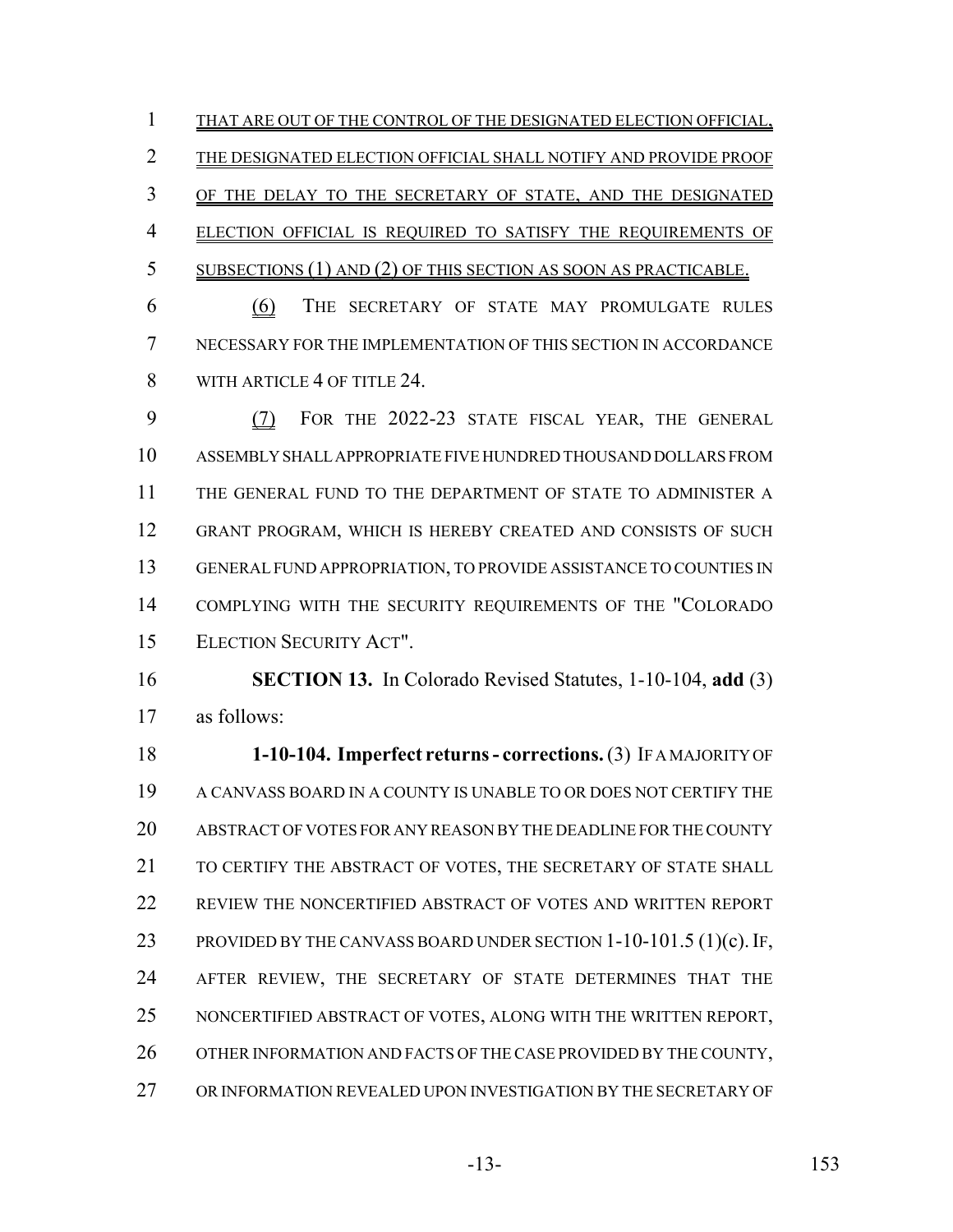STATE IS SUFFICIENTLY EXPLICIT IN SHOWING HOW MANY VOTES WERE CAST FOR EACH CANDIDATE, BALLOT QUESTION, OR BALLOT ISSUE, THE SECRETARY OF STATE SHALL CERTIFY THE RESULTS FOR THE COUNTY AND PROCEED TO CERTIFYING STATE RESULTS UNDER SECTION 1-10-105.AFTER CONSULTATION WITH THE BOARD OF COUNTY COMMISSIONERS, THE SECRETARY OF STATE MAY DESIGNATE A REGISTERED ELECTOR OF THE STATE TO CARRY OUT THE DUTIES REQUIRED BY THIS SECTION.

 **SECTION 14.** In Colorado Revised Statutes, **amend** 1-13-114 as follows:

 **1-13-114. Failure to comply with requirements of secretary of state.** (1) Any person who willfully interferes or willfully refuses to 12 comply with the rules, ORDERS, OR ACCEPTABLE USE POLICY FOR THE STATEWIDE VOTER REGISTRATION SYSTEM of the secretary of state or the secretary of state's designated agent in the carrying out of the powers and 15 duties prescribed in section 1-1-107 upon conviction shall be punished as 16 provided in section 1-13-111 COMMITS A CLASS 1 MISDEMEANOR AND, UPON CONVICTION THEREOF, SHALL BE PUNISHED AS PROVIDED IN SECTION 18-1.3-501.

 (2) ANY PERSON WHO WILLFULLY INTERFERES WITH ANY PERSON IN NOTIFYING OR OBSTRUCTS ANY PERSON FROM NOTIFYING THE DEPARTMENT OF STATE OF A POTENTIAL VIOLATION OF SUBSECTION (1) OF THIS SECTION WHEN THE PERSON REASONABLY BELIEVES THAT A 23 VIOLATION OF SUBSECTION (1) OF THIS SECTION HAS OCCURRED OR WILL OCCUR, OR RETALIATES THEREFORE, UPON CONVICTION SHALL BE PUNISHED AS PROVIDED IN SECTION 1-13-111.

 **SECTION 15.** In Colorado Revised Statutes, **amend** 1-13-708 as follows:

-14- 153